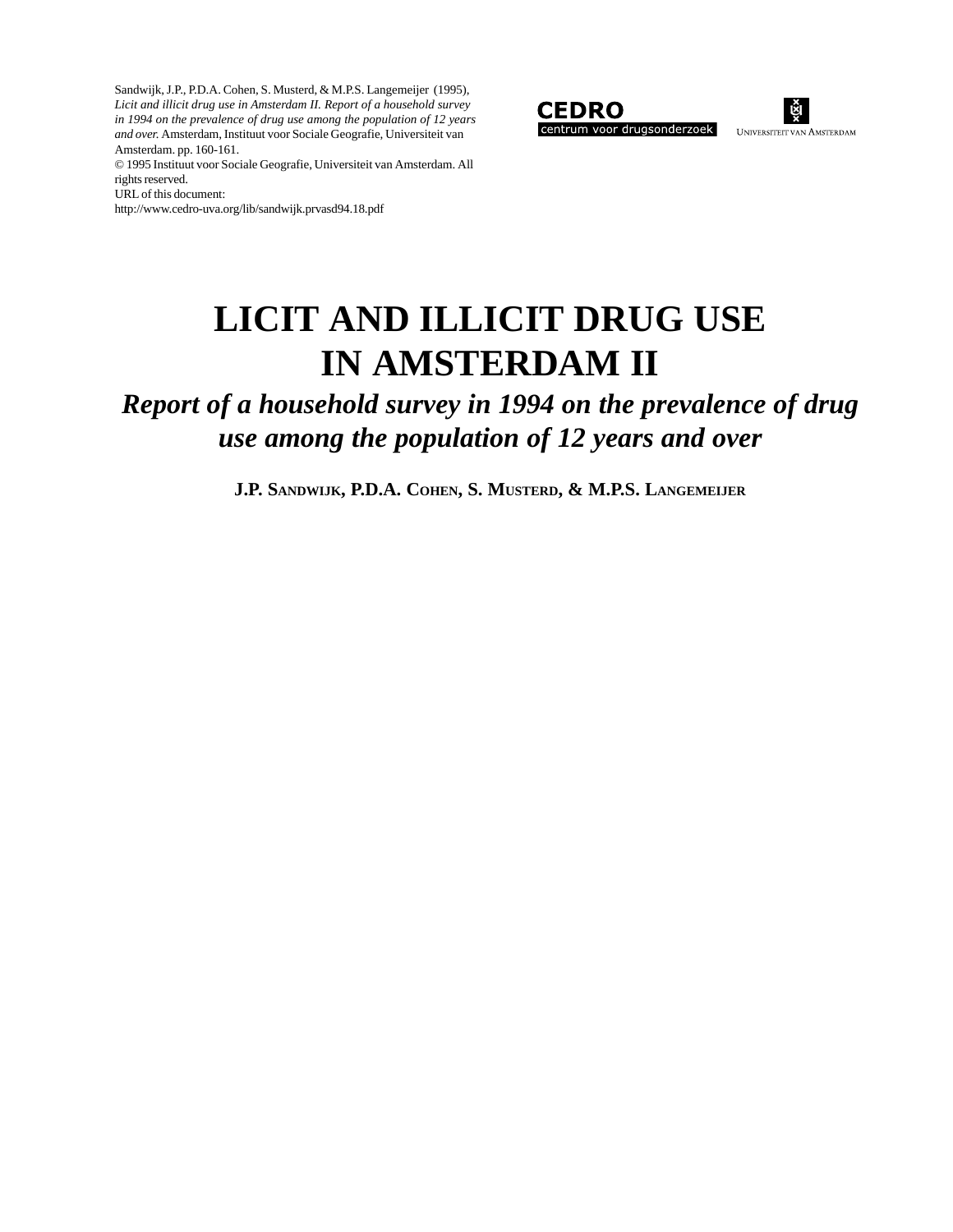## **App. 5 Health scores by drug prevalence and out-ofhome orientation** (data weighted on age and ethnic composition)

| <b>ALCOHOL</b>              |      | out-of-home orientation |      |      |               |      |        |      |               |      |      |      |  |  |
|-----------------------------|------|-------------------------|------|------|---------------|------|--------|------|---------------|------|------|------|--|--|
|                             | low  |                         |      |      |               |      | medium |      | high          |      |      |      |  |  |
|                             |      | last year use           |      |      | last year use |      |        |      | last year use |      |      |      |  |  |
|                             | no   | yes                     | no   | yes  | no            | yes  | no     | yes  | no            | yes  | no   | yes  |  |  |
| $N =$                       | 639  | 1143                    | 829  | 944  | 184           | 929  | 285    | 816  | 94            | 1115 | 147  | 1057 |  |  |
| Physical Index              | 47.6 | 50.1                    | 47.9 | 50.4 | 48.0          | 52.1 | 48.9   | 52.3 | 49.1          | 53.7 | 50.6 | 53.7 |  |  |
| Mental Index                | 50.4 | 51.7                    | 50.2 | 52.1 | 52.3          | 51.6 | 51.9   | 51.7 | 51.9          | 51.2 | 50.4 | 51.3 |  |  |
| <b>Bodily Pain</b>          | 76   | 81                      | 76   | 82   | 79            | 83   | 80     | 84   | 77            | 85   | 80   | 85   |  |  |
| General Health Perc.        | 65   | 72                      | 66   | 72   | 69            | 74   | 71     | 74   | 70            | 76   | 72   | 76   |  |  |
| Mental Health               | 74   | 77                      | 73   | 77   | 76            | 77   | 76     | 77   | 76            | 77   | 75   | 77   |  |  |
| <b>Physical Functioning</b> | 78   | 84                      | 79   | 85   | 81            | 89   | 82     | 90   | 84            | 93   | 85   | 93   |  |  |
| Role Emotional              | 78   | 84                      | 78   | 85   | 83            | 85   | 84     | 85   | 83            | 84   | 79   | 85   |  |  |
| Role Physical               | 72   | 79                      | 72   | 80   | 71            | 83   | 73     | 84   | 77            | 88   | 79   | 88   |  |  |
| Social Functioning          | 81   | 85                      | 81   | 87   | 85            | 87   | 85     | 88   | 87            | 88   | 86   | 88   |  |  |
| Vitality                    | 65   | 69                      | 66   | 69   | 68            | 70   | 67     | 71   | 68            | 72   | 67   | 72   |  |  |

| <b>PHARM. DRUGS</b>         | out-of-home orientation |      |      |      |               |      |      |      |               |      |      |      |
|-----------------------------|-------------------------|------|------|------|---------------|------|------|------|---------------|------|------|------|
|                             |                         | low  |      |      | medium        |      |      |      | high          |      |      |      |
|                             | last year use           |      |      |      | last year use |      |      |      | last year use |      |      |      |
|                             | no                      | yes  | no   | yes  | no            | yes  | no   | yes  | no            | yes  | no   | yes  |
| $N =$                       | 1436                    | 363  | 1581 | 218  | 932           | 179  | 1013 | 98   | 1040          | 168  | 1115 | 94   |
| Physical Index              | 50.1                    | 45.8 | 49.9 | 44.0 | 51.9          | 48.6 | 51.9 | 46.4 | 53.0          | 52.6 | 53.0 | 52.3 |
| Mental Index                | 52.8                    | 44.7 | 52.4 | 41.8 | 52.9          | 45.3 | 52.7 | 41.9 | 52.8          | 45.3 | 52.4 | 43.9 |
| <b>Bodily Pain</b>          | 81                      | 67   | 81   | 61   | 84            | 74   | 84   | 68   | 85            | 80   | 85   | 79   |
| General Health Perc.        | 71                      | 63   | 71   | 58   | 75            | 62   | 74   | 57   | 76            | 70   | 76   | 68   |
| Mental Health               | 78                      | 63   | 78   | 58   | 79            | 65   | 78   | 59   | 79            | 67   | 78   | 65   |
| <b>Physical Functioning</b> | 84                      | 75   | 83   | 71   | 89            | 83   | 89   | 76   | 91            | 90   | 91   | 89   |
| Role Emotional              | 86                      | 66   | 85   | 56   | 88            | 67   | 87   | 55   | 88            | 69   | 87   | 67   |
| Role Physical               | 81                      | 59   | 80   | 50   | 84            | 65   | 84   | 54   | 87            | 78   | 87   | 77   |
| Social Functioning          | 87                      | 70   | 86   | 65   | 89            | 75   | 89   | 67   | 90            | 78   | 89   | 75   |
| Vitality                    | 70                      | 54   | 69   | 52   | 72            | 60   | 71   | 56   | 73            | 63   | 73   | 61   |